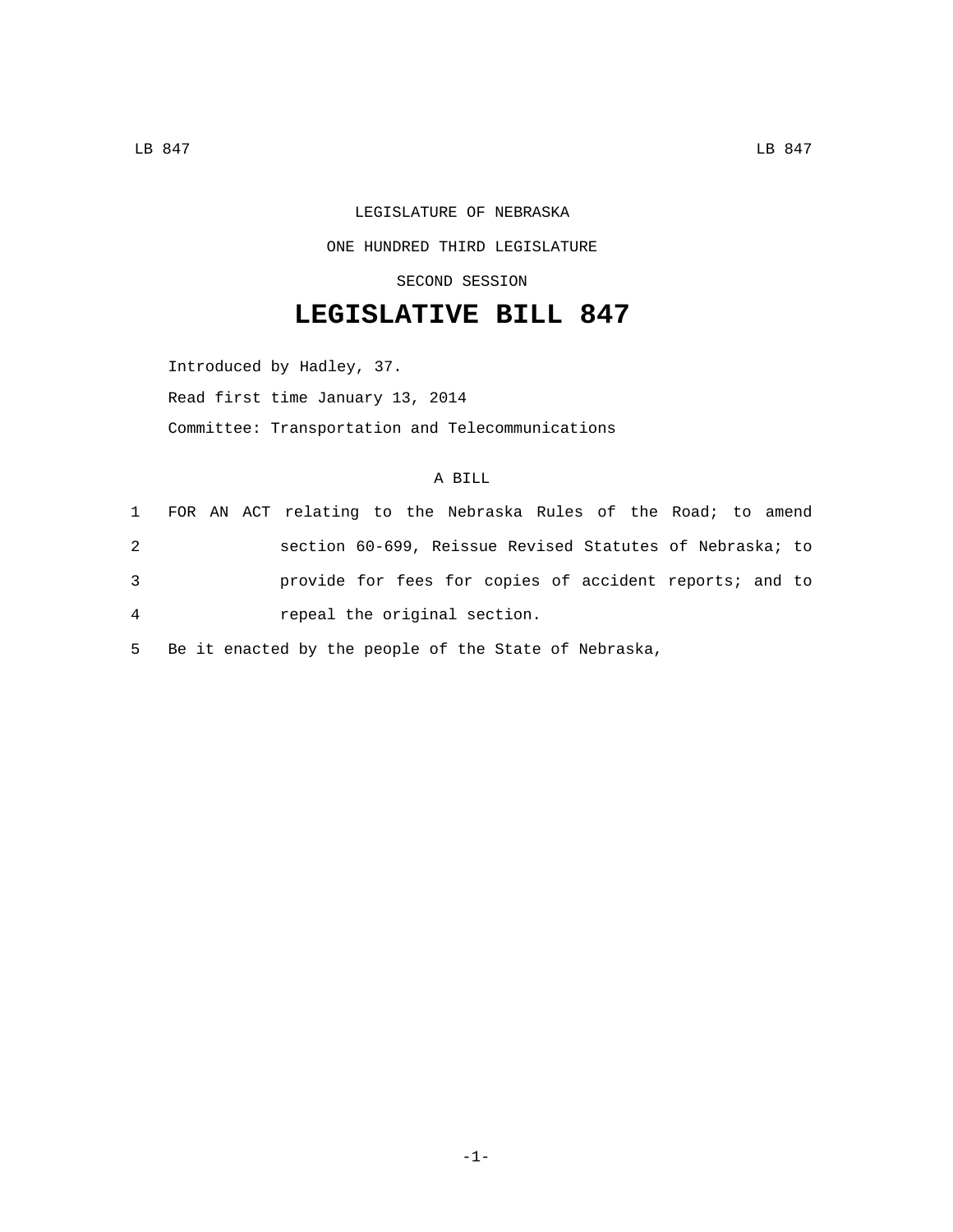Section 1. Section 60-699, Reissue Revised Statutes of 2 Nebraska, is amended to read:

 60-699 (1) The operator of any vehicle involved in an accident resulting in injuries or death to any person or damage to the property of any one person, including such operator, to an apparent extent of more than one thousand dollars shall within ten days forward a report of such accident to the Department of Roads. If the operator is physically incapable of making the report, the owner of the motor vehicle involved in the accident shall, within ten days from the time he or she learns of the accident, report the matter in writing to the Department of Roads. The Department of Roads or Department of Motor Vehicles may require operators involved in accidents to file supplemental reports of accidents upon forms furnished by it whenever the original report is insufficient in the opinion of either department. The operator or the owner of the motor vehicle shall make such other and additional reports relating to the accident as either department requires. Such records shall be retained for the period of time specified by the State Records Administrator pursuant to the Records Management Act.

 (2) The report of accident required by this section shall be in two parts. Part I shall be in such form as the Department of Roads may prescribe and shall disclose full information concerning the accident. Part II shall be in such form as the Department of Motor Vehicles may prescribe and shall disclose sufficient information to disclose whether or not the financial responsibility

-2-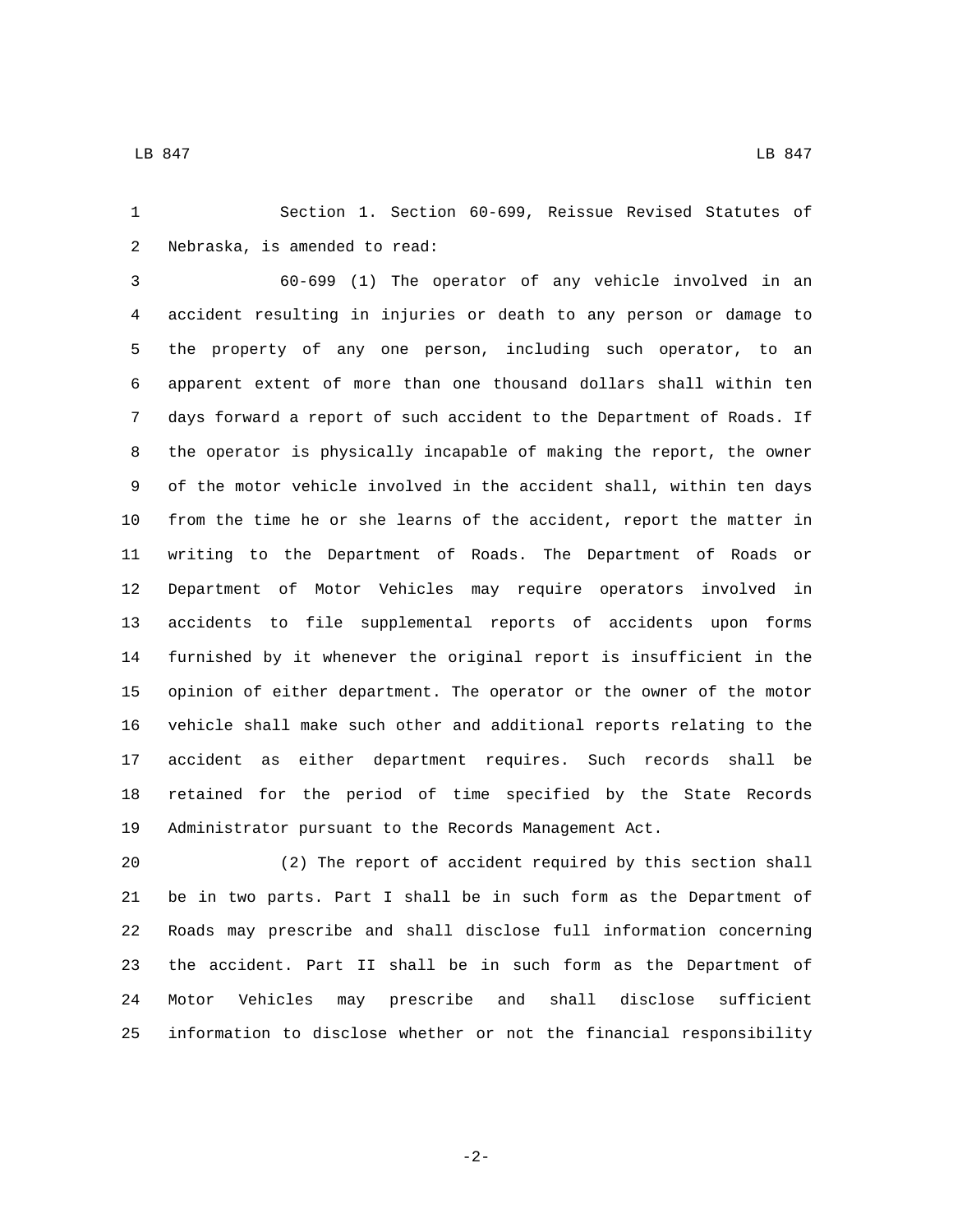requirements of the Motor Vehicle Safety Responsibility Act are met through the carrying of liability insurance. The form used for the report shall be so perforated that the parts may be readily 4 separated.

 (3) Upon receipt of a report of accident, the Department of Roads shall determine the reportability and classification of the accident and enter all information into a computerized data base. Upon completion, the department shall separate the parts of the accident report and shall forward Part II of the report to the Department of Motor Vehicles for processing as provided in section 11 60-506.01.

 (4) Such reports shall be without prejudice. All reports made by peace officers, made to or filed with peace officers in their respective offices or departments, or filed with or made by or to any other law enforcement agency of the state shall be open to public inspection, but accident reports filed by the operator or owner of a motor vehicle pursuant to this section shall not be open to public 18 inspection. The office or department may charge a fee of up to fifteen dollars for a copy of a report made by a peace officer of the 20 office or department. The fact that a report by an operator or owner has been so made shall be admissible in evidence solely to prove compliance with this section, but no such report or any part of or statement contained in the report shall be admissible in evidence for any other purpose in any trial, civil or criminal, arising out of such accidents nor shall the report be referred to in any way or be

-3-